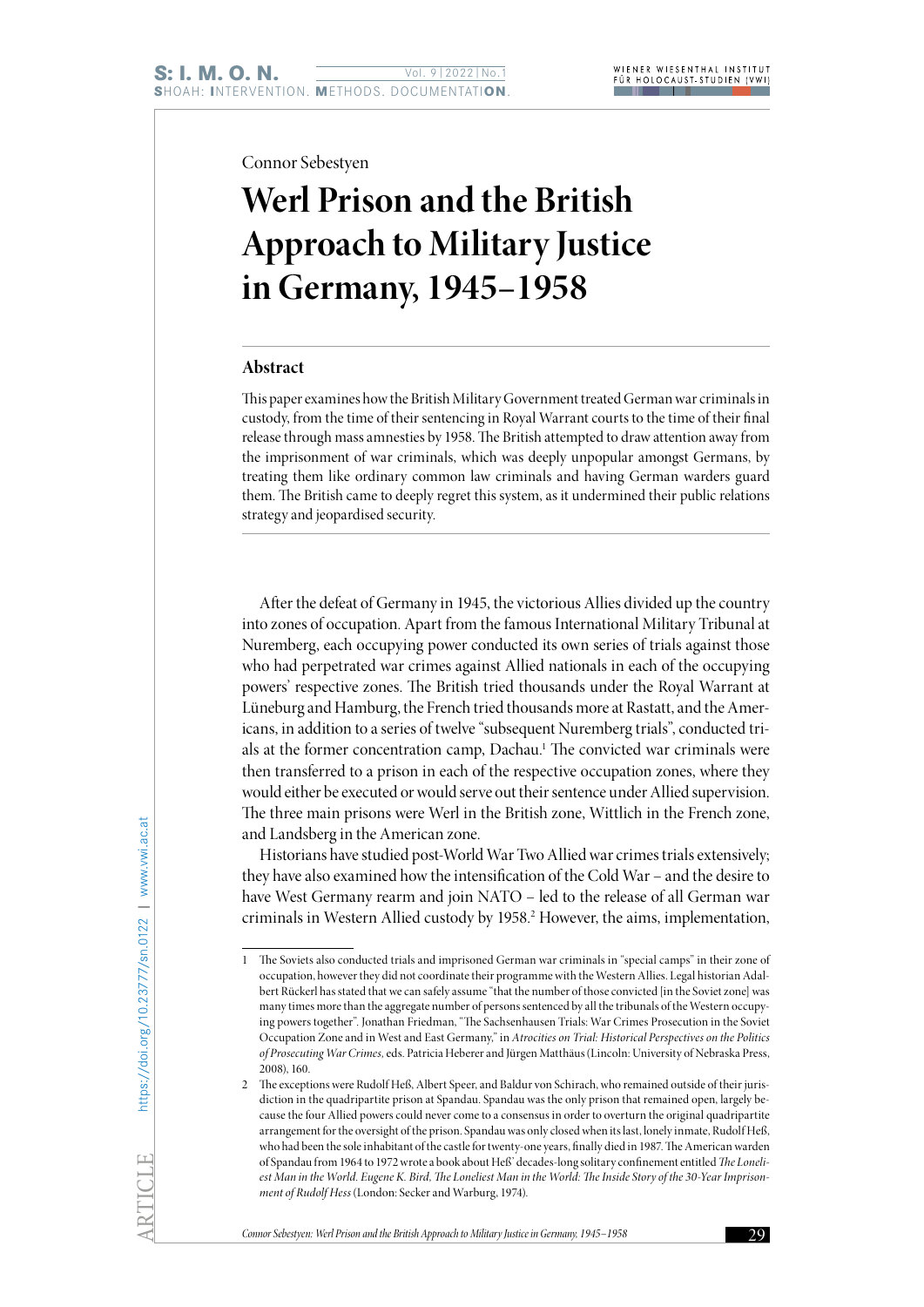and evolution of the war crimes programme between sentencing and mass amnesty has received little scholarly attention. A sentence at the end of a trial is simply a promise to carry out a specific punishment. Why, then, have historians of postwar Germany not investigated how these punishments were actually carried out?<sup>3</sup> Until now, the historical lacuna on Allied prisons has been patched by teleology – historians have allowed knowledge of the mass amnesties of the 1950s to affect our understanding of how the war crimes programmes developed. There has been little examination of the period of imprisonment or the surprising amount of agency that Nazi convicts exercised because mass amnesty led to truncated prison terms and scholars knew that the inmates would all be released in a short while. This approach minimises the role and importance of historical contingency: mass amnesties were not inevitable and the activities of the Nazis in prison and their massive support groups mattered. Therefore, historians must engage with this period not simply as a short pause between harsh sentencing and vengeance and political expediency, but on its own terms. If historians want to understand post-war justice, how it was meted out, and how it was received by the German public, it is as important to understand the nature of the German war criminals' incarceration as it is to understand their sentencing and trials.

Very recently the imprisonment of war criminals – as opposed to simply their trials – has attracted the attention of scholars. Franziska Seraphim has drawn on the earlier work on spatiality and territoriality by historians such as Charles Maier and taken the first steps in theorising how scholars could approach the study of these prisons, their surrounding communities, and wider public discourse.<sup>4</sup> It is important to study the public relations surrounding the incarceration of war criminals because this is where the war crimes programme had its most important and sustained public face. It was through the incarceration of war criminals on German soil, rooted in the important context of this specific geography, that Germans from every level of society experienced a profound and constant encounter with the Nazi past – a painful, thorny reminder right in their very neighbourhoods.5 The legitimacy and purpose of the Allied war crimes programmes would be written and rewritten on a daily basis through quotidian interactions between the prison officials and the Germans who engaged with these institutions – from family members and supporters of

<sup>3</sup> Historian Peter Maguire laments this lacuna: "The ensuing story of how some of the worst war criminals of World War II were quietly paroled is worth telling. It is widely known that Rudolf Hess and the other IMT defendants were shown little mercy under quadripartite control in Berlin's Spandau Prison. How did the war criminals in the western prisons (Werl, Wittlich, and Landsberg) fare?" Peter Maguire, *Law and War: An American Story* (New York: Columbia University Press, 2010), 15.

<sup>4</sup> Seraphim lays out the importance of such research: "Paying attention to the physical spatiality of the [war crimes] programme can open up a much wider range of legalities than those pertaining to the criminal law of trials. Such an inquiry captures the social meanings contingent on concrete places; it can do so through a serious analysis of both the space inside the prisons themselves as well as their place with-in local, national and even transnational communities. The historical record here is so rich, so understudied and undertheorized, and the memory so remarkably uneven in post war Japan and Germany that it deserves a study of its own beyond the limits of this chapter." Franziska Seraphim, "Spaces of Punishment," in *The Tokyo Tribunal: Perspectives on Law, History and Memory,* eds. Viviane Dittrich, Jolana Makraiova, Kerstin von Lingen, and Philipp Osten (Brussels: Torkel Opsahl Academic E-Publisher, 2020), 394–395.

<sup>5</sup> Historian Franziska Seraphim writes: "More so than the legal process of the trials, which had limited transparency for most, the long-term execution of sentences was grounded in everyday administrative practicalities that made not only the meaning of justice, but also that of democratic rebuilding, concrete for different participants and audiences, including the German, Japanese, and American public, and the victims of war atrocities as well." Franziska Seraphim, "A 'Penologic Program' for Japanese and German War Criminals, 1945–1958," in *Transnational Encounters and Comparisons between Germany and Japan: Perceptions of Partnership in the Nineteenth and Twentieth Centuries,* eds. Joanne Cho, Robert Lee, and Christian Spang (Basingstoke: Palgrave Macmillan, 2016), 194.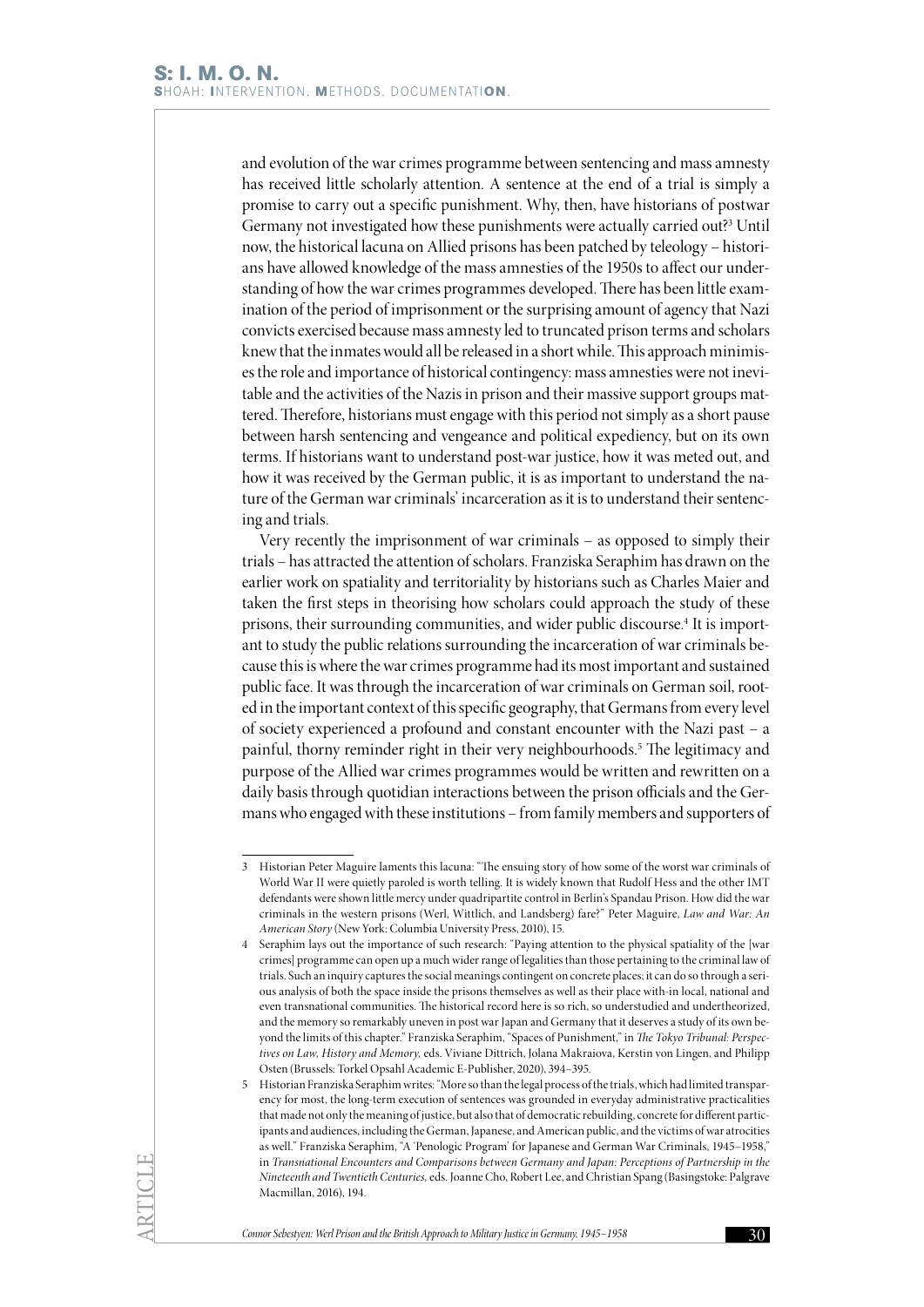war criminals, to chaplains, the press, the government, and interest groups. If the Allied war crimes programmes were to serve any didactic or democratising purpose at all, it would be achieved during this period, through years of everyday interaction with the penal institutions. If the war crimes programmes could not be justified in the marketplace of ideas and if their legitimacy was rejected by most Germans (or even Allied decision makers), then they would fail in securing all but the narrowest definitions of justice. Finally, studying the prisons' public relations also helps us understand how punishment and justice fit in with other goals and objectives of the Allied occupation governments. How resilient were the war crimes programmes? How well could they resist compromising the principles of the trial verdicts in the face of shifting political and strategic priorities?

My work builds on this theoretical framework by using extensive archival research to actually show what life was like in these prisons. Some scholarship exists on the American prison at Landsberg,<sup>6</sup> but the Werl and Wittlich prisons are almost completely unexamined.7 This article represents the first historical study to describe and analyse the administration, treatment, and life of Werl prison. Werl housed inmates of all ranks and backgrounds, both men and women who had committed a vast range of crimes and atrocities. While some of the inmates were guilty of crimes relating to the mistreatment of Allied military personnel, such as the killing of downed Allied flyers, most inmates were Holocaust perpetrators, especially the staff of concentration camps in Germany. Many of World War Two's worst perpetrators of mass murder wound up there, ranging from low-level concentration camp staff to generals and field marshals such as Albert Kesselring, Erich von Manstein, and Kurt Meyer. In order to examine the incarceration of these war criminals, this paper draws on British and American archival documents, including the records of the British officials who administered Werl prison and the overall war crimes programme, the records of American occupation government officials who worked closely alongside their British counterparts, and copies of German newspaper articles and other prominent publications on the subject. I relied on secondary sources to fill in the high-level diplomatic discourse surrounding the "war criminals problem" and the overall goals of the British occupation of Germany.8 Focusing my re-

<sup>6</sup> See Thomas Raithel, *Die Strafanstalt Landsberg am Lech und der Spöttinger Friedhof (1944–1958): Eine Dokumentation im Auftrag des Instituts für Zeitgeschichte* (München: Oldenbourg, 2009). For a study of Spandau prison, where the IMT convicts were held, see Norman J. W. Goda, *Tales from Spandau: Nazi Criminals and the Cold War* (Cambridge: Cambridge University Press, 2007).

<sup>7</sup> For a comparison between the British, American, and French war crimes programmes in Germany, see my forthcoming PhD dissertation: Connor Sebestyen, "The Allied War Crimes Programs and the Struggle to Enact Justice in Germany 1945–58: Prisons, Prisoners, and the Fight for Legitimacy" (PhD dissertation: University of Toronto, 2022). In addition, see Andrew Beattie's new book for a comparison, albeit at a different judicial stage: Andrew H. Beattie, *Allied Internment Camps in Occupied Germany: Extrajudicial Detention in the Name of Denazification, 1945–1950* (Cambridge: Cambridge University Press, 2020).

<sup>8</sup> This historiography is quite vast, but a good place to start is Norbert Frei, *Adenauer's Germany and the Nazi Past: The Politics of Amnesty and Integration* (New York: Columbia University Press, 2002). On overall British policy towards the occupation of Germany, see (among many others): Ian D. Turner, ed., *Reconstruction in Post-War Germany: British Occupation Policy and the Western Zones, 1945–55* (Oxford: Berg, 1989); Christopher Knowles, *Winning the Peace: The British in Occupied Germany, 1945–1948* (London: Bloomsbury Academic, 2017); Donald Bloxham, "British War Crimes Trial Policy in Germany, 1945–1957: Implementation and Collapse*," Journal of British Studies*  42, no. 1 (2003): 91–118; Jill Jones, "Eradicating Nazism from the British Zone of Germany: Early Policy and Practice," *German History* 8, no. 2 (April 1990), 145–162; A. P. V. Rogers, "War Crimes Trials under the Royal Warrant: British Practice 1945–1949," *The International and Comparative Law Quarterly* 39, no. 4 (1990); Anthony Glees, "The Making of British Policy on War Crimes: History as Politics in the UK," *Contemporary European History* 1, no. 2 (1992): 171–197; Barbara Marshall, "German Attitudes to British Military Government 1945–47," *Journal of Contemporary History* 15, no. 4 (1980): 655–684; Heiner Wember, *Umerziehung im Lager: Internierung und Bestrafung von Nationalsozialisten in der britischen Besatzungszone Deutschlands* (Essen: Klartext Verlag, 1991); Katrin Hassel, *Kriegsverbrechen*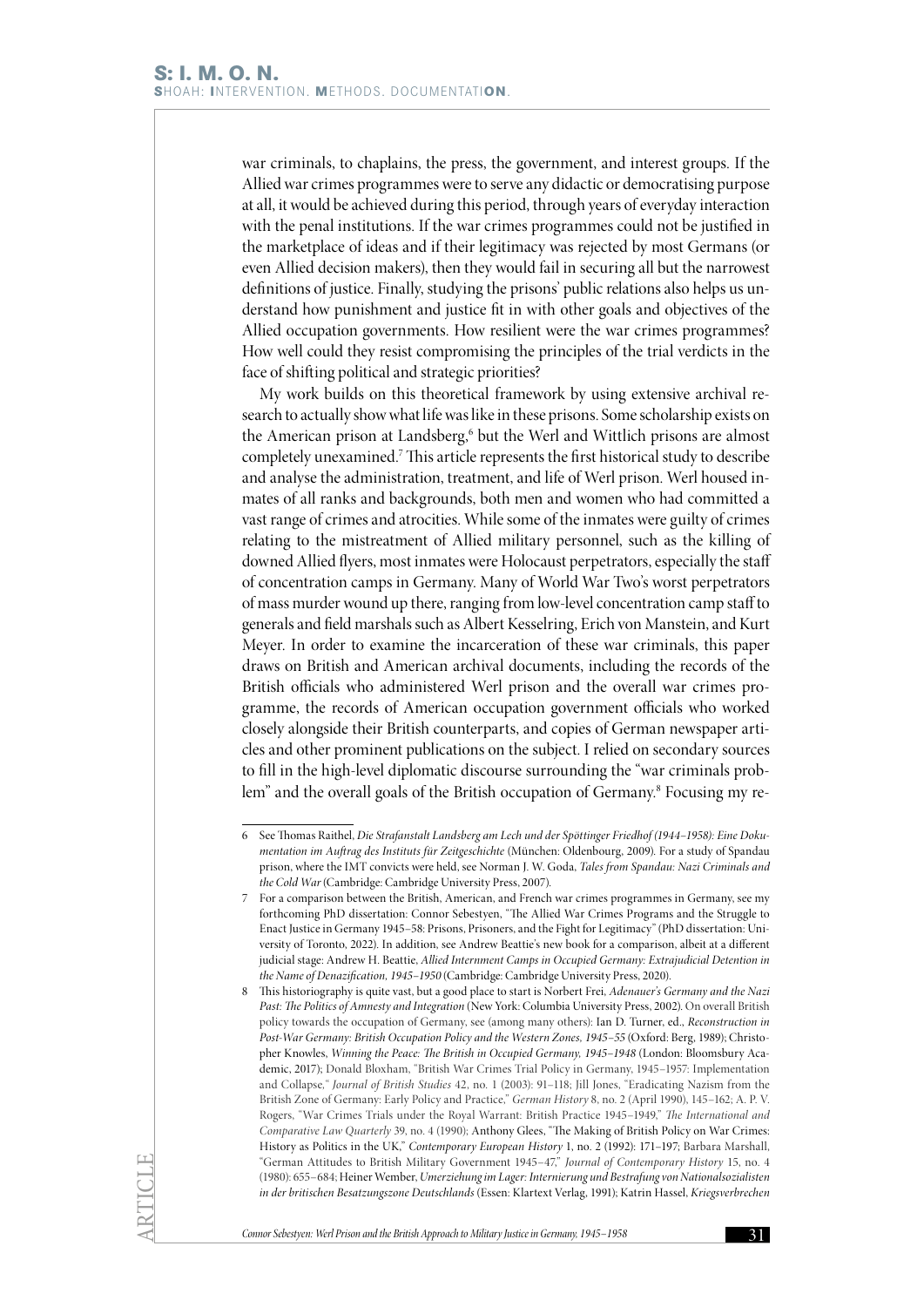search on records that pertained directly to the incarceration of the war criminals has helped to highlight factors besides Cold War exigencies that shaped the evolution of the war crimes programme and the crucial decision to amnesty the war criminals.

A close examination of the administration of Werl prison can reveal what this phase in transitional justice was able to achieve and what the limitations were. How was the penal regime at Werl designed? What goals did the British hope to achieve, and how were these plans implemented and modified over time? How did the British defend the prison against misinformation and criticism that threatened to undermine the legitimacy of the war crimes programme? Finally, as the crisis of legitimacy reached its peak, how were the amnesties carried out while still attempting to preserve the appearance of judicial legitimacy? In short, the British pursued a pragmatic and flexible approach to dealing with the war criminals in their custody, eschewing didactic aims. The imprisonment of war criminals was deeply unpopular amongst Germans, so the British attempted to draw attention away by treating them like ordinary common law criminals and having German warders guard them. The British came to deeply regret this system, as it undermined their public relations strategy and jeopardised security.

# **Administration and Conditions**

The British Military Government designed Werl prison in keeping with the best practices of indirect rule that they had established through a long history of colonialism and empire.<sup>9</sup> They were content to hand over most of the administrative duties to local German authorities while maintaining executive control through a skeleton crew of British supervisors. The British ended the Second World War victorious but in financial ruin. Compounding these problems, the British zone of occupation in Germany encompassed the urban, industrial heartland of the country and was thus the most expensive to run. As a result, the British Military Government's goals in Germany were more limited than those of the Americans: their war crimes programme would have to be "cheap" and court "little diplomatic controversy".10 At Werl, the British deliberately mixed incarcerated war criminals with ordinary German criminals convicted of common law offenses. Unlike their American counter-

*vor Gericht: Die Kriegsverbrecherprozesse vor Militärgerichten in der britischen Besatzungszone unter dem Royal Warrant vom 18. Juni 1945 (1945–1949)* (Baden-Baden: Nomos, 2009); Tom Bower, *Blind Eye to Murder: Britain, America and the Purging of Nazi Germany – A Pledge Betrayed* (London: Warner Books, 1995); Anne Deighton, *The Impossible Peace: Britain, the Division of Germany and the Origins of the Cold War (Oxford:* Clarendon Press, 1990); J. H. Hoffman, "German Field Marshals as War Criminals? A British Embarrassment," *Journal of Contemporary History* 23, no. 1 (1988): 17–35; and Perry Biddiscombe, *The Denazification of Germany: A History 1945–1950* (Stroud: Tempus, 2007).

<sup>9</sup> The top leadership within the British Military Government, including Bernard Montgomery, Brian Robertson, and Alec Bishop, made frequent and explicit references to their work in Germany in terms of the wider mission of the British Empire. See the memoirs of the military governors: Ivone Kirkpatrick, *The Inner Circle: Memoirs of Ivone Kirkpatrick* (New York: St. Martin's Press, 1959); Bernhard L. Montgomery, *The Memoirs of Field-Marshal the Viscount Montgomery of Alamein* (London: Collins, 1958); Sholto Douglas with Robert Wright, *Years of Command: The Second Volume of the Autobiography of Sholto Douglas, Marshal of the Royal Air Force Lord Douglas of Kirtleside G.C.B. M.C. D.F.S.* (London: Collins, 1966). Also, many British Military Government officials had served in the Colonial Service. On the links between empire and the administration of the British zone in Germany, see Christopher Knowles, "Winning the Peace: The British in Occupied Germany, 1945–1948" (PhD dissertation: King's College London, 2014), 66–74, 103–114, 122–123. See also Biddiscombe, *The Denazification of Germany*, 83, and Turner, *Reconstruction in Post-War Germany.*

<sup>10</sup> Donald Bloxham, *Genocide on Trial: War Crimes Trials and the Formation of Holocaust History and Memory* (Oxford: Oxford University Press: 2001), 35.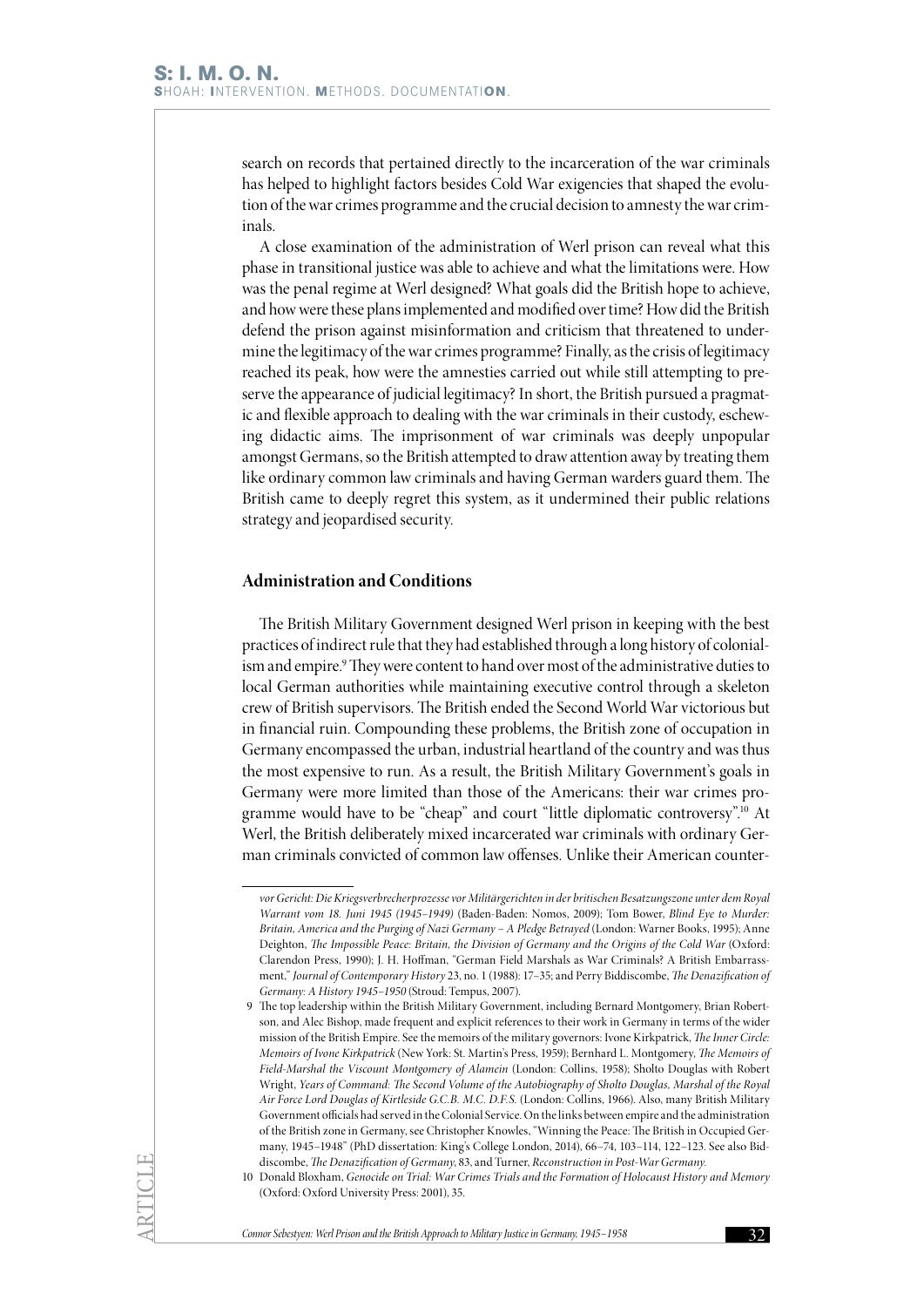parts at Landsberg, they tried to downplay the fact that these were men convicted of extraordinary crimes and treated them like ordinary prisoners.<sup>11</sup> War criminals imprisoned at Werl experienced very good conditions, which compared favourably with conditions at the French prison, Wittlich, though not as good as the exceptional conditions at the American prison, Landsberg. There were three main reasons for the differing conditions in the prisons. First, the administration of Werl had access to less resources and funding than the Americans lavished on Landsberg. Second, the British maintained more modest ambitions for what a war criminals' prison could achieve in terms of educational value for the general German public, so there was less of an incentive to pull out all the stops when it came to amenities and programming for the inmates. Third, the British Military Government's philosophy on how best to avoid exacerbating political tensions over the contentious war crimes programme was best served by a humane but conventional penal regime.

A "British Governor" and six other British officials oversaw the running of Werl prison and supervised the German guards and staff.12 Problematically, only one British warder had a "fluent command of German". The British administrators considered the assignment to supervise Werl prison to be the most unpopular job of any of the British staff in Germany.13 A report on the British staff similarly stated that "the job is an unusual one, which would be very distasteful to most people. The men are extremely isolated from amenities and they are beginning to suffer from the still minor hostility of the population."14 The British staff often complained of the isolated nature of their post, far from the amenities of the big city (the nearest being Dortmund) and having to live in a shared "mess" without their wives and families.<sup>15</sup>

These British supervisors oversaw a much larger group of German warders who directly organised daily life at the prison. The war criminals spent the night in their individual cells, which could be decorated with plants and stocked with radios, toiletries, books, and other personal items. They awoke at 5:30 am and proceeded to their work duties, which were assigned according to the skills and abilities of the prisoners and ranged from work in agriculture to factory work and skilled trades. No one over the age of sixty was required to work. They earned a wage, half of which could be used at a prison store selling food, cigarettes, and personal items, and the other half was saved and doled out upon release.16 During the workday, prisoners enjoyed an hour-and-a-half break for eating lunch, again in their cells.17 In the evenings, they had access to recreation rooms, with radios, a large assortment of reading material and newspapers, and games. In their spare time, prisoners were allowed to

<sup>11</sup> The Americans intended to use Landsberg Prison to teach the Germans about the value of democratic institutions and due process. They intended for their practices to be beyond reproach, to show how a civilised country treated their enemies upon defeat.

<sup>12</sup> National Archives and Records Administration (NARA), College Park, Marlyand, Record Group 466, Prisons Division General Records, Box 5, "Disposition of War Criminals" briefing note, Mr. Kelleher, Deputy General Counsel, 17 October 1951. A number of the British supervisors at Werl over the years also served rotating terms at Spandau, the quadripartite prison for Major War Criminals in Berlin. The National Archives of the United Kingdom (TNA), London, Foreign Office (FO) 1060/330, Letter from F.C. Everson to C.F.J Roots concerning warders at Werl, 27 May 1955; TNA, FO 1042/18, "Report on the Joint Inspection of the Prison for War Criminals at Werl," 23 September 1955.

<sup>13</sup> TNA, FO 1060/330, "Status of Penal Branch Staff," M.E. Bathurst, Legal Adviser, 14 May 1955.

<sup>14</sup> TNA, FO 1060/330, "Administrative Problems – Werl Prison," M.E. Bathurst, Legal Adviser, 2 November 1953.

<sup>15</sup> They were exempt from Operation Union, the British government initiative to bring government staff's wives to occupied Germany.

<sup>16</sup> TNA, FO 1060/532, Translation of an article published in *Westfalenpost*, issue dated 24 April 1951 – AP correspondent George Boultwood.

<sup>17</sup> TNA, FO 371/104150, Letter – Hankey to Nutting on "conditions under which war criminals' sentences are served in Werl," 10 September 1953.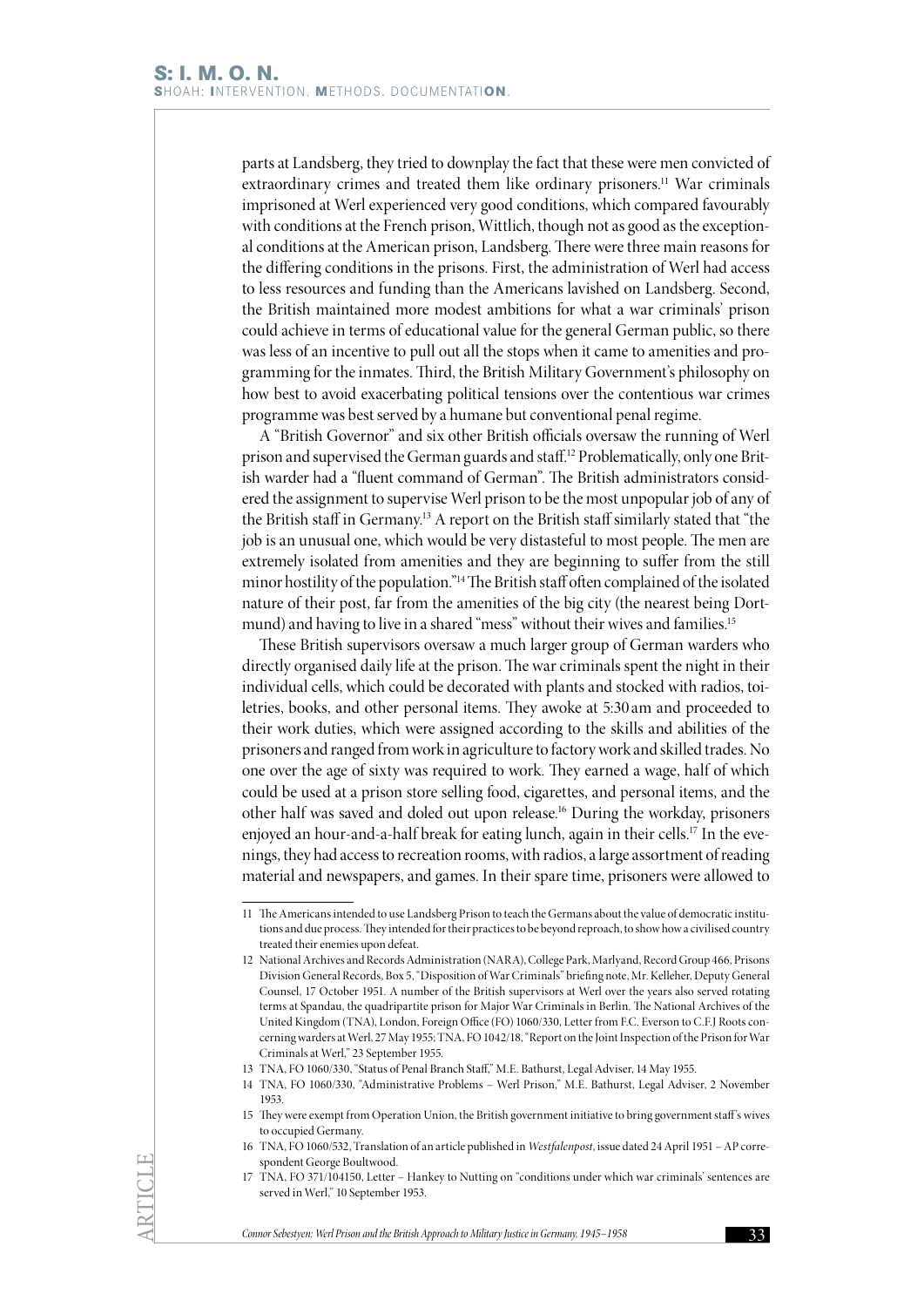continue their education through correspondence courses.18 They also tended gardens, where they could grow their own vegetables to supplement their diet, and they were given time to exercise for forty-five minutes twice daily. During work, recreation, religious services, and exercise, war criminals were mixed with ordinary German criminals. Lights out was at 8 pm, later moved to 10 pm.<sup>19</sup>

Inmates sentenced to death had little time to settle into this regular prison routine. The British waited and gathered between thirty to fifty death sentences, enough for two days' straight worth of executions, and then sent for the official executioner from London, Albert Pierrepoint, who would fly in to carry out the hangings.20 The executioner was paid ten pounds per hanging. Executed war criminals were buried in unmarked graves on prison precincts until they were full and then in an annex of the Hameln cemetery.<sup>21</sup>

Representatives of a variety of government and non-government agencies, such as the British Penal Administration and the Red Cross, as well as German politicians, regularly inspected these prison procedures, especially after the creation of West Germany in 1949. The inspection reports were generally positive regarding the efforts of the British administration to accommodate the needs and comfort of the inmates. Even the West German chancellor, Konrad Adenauer, gave the prison glowing praise after a surprise inspection in 1953, which is especially noteworthy considering Adenauer's at times acrimonious relationship with the British occupation government.22 The war criminals' communication with their family and friends outside of prison was in line with the rules and regulations that governed ordinary German criminals. Visits from legal counsel were unlimited but supervised by a guard "out of earshot". Visits from loved ones were limited to once every two weeks.<sup>23</sup> In terms of diet, the food served at Werl prison was considered adequate both calorically and nutritiously, consisting of an array of vegetables, breads, meats, and fats.<sup>24</sup> Taste, however, was a different story. The menu could be bland and repetitive, with one prison inspector reporting that the meals were "far above minimum standards and the vitamins may be theoretical sufficient …," yet the food was "unpalatable … and deleterious. British cooking is notoriously below continental standards …"25 Despite this criticism, the war criminals were certainly eating better than the vast majority of the German population, especially in the heavily industrial and urban British zone that struggled to import enough food to avoid starvation. Rations for Germans in

<sup>18</sup> TNA, FO 371/104153, "Background for Correspondents: Werl Prison – German Press Campaign," November 1953.

<sup>19</sup> TNA, FO 1060/532, Translation of an article published in *Christ und Welt*, 15 March 1951.

<sup>20</sup> To the disapproval of the Americans, the British executed ten women as well as around 180 men. Fern Hilton, *The Dachau Defendants: Life Stories from Testimony and Documents of the War Crimes Prosecutions* (Jefferson: McFarland, 2004), 153.

<sup>21</sup> TNA, FO 371/104149, Letter from M.F.P. Herchenroder to H.W. Evans, comments on article in the *Illustrierte Post* of Hamburg, 21 August 1953.

<sup>22</sup> Giles MacDonogh, *After the Reich: The Brutal History of the Allied Occupation* (New York: Basic Books, 2007), 262–264; Biddiscombe, *The Denazification of Germany*, 50.

<sup>23</sup> Once a year at Christmas, families were allowed to send ten-kilogram packages to the prisoners. This was a smaller allotment than in the American prison. British authorities feared that if too many packages were allowed a dangerous black market would form and threaten the security of the prison. The war criminals could regularly send and receive mail, but it was censored by British authorities. TNA, FO 1060/532, Appendix to "Background for Correspondents" issued in connection with Press Release PR/Bonn 567, November 1953.

<sup>24</sup> TNA, FO 371/104150, Letter – Hankey to Nutting on "conditions under which war criminals' sentences are served in Werl," 10 September 1953.

<sup>25</sup> Another report recommended the following to the prison staff: "… please keep the question of the prisoners' food before you and make every effort to vary it as much as possible and discourage the German tendency to serve 'stew' at every meal." TNA, FO 1060/532, Memo on weekly submission of prison diet sheets, Principal Legal Adviser, 29 March 1951.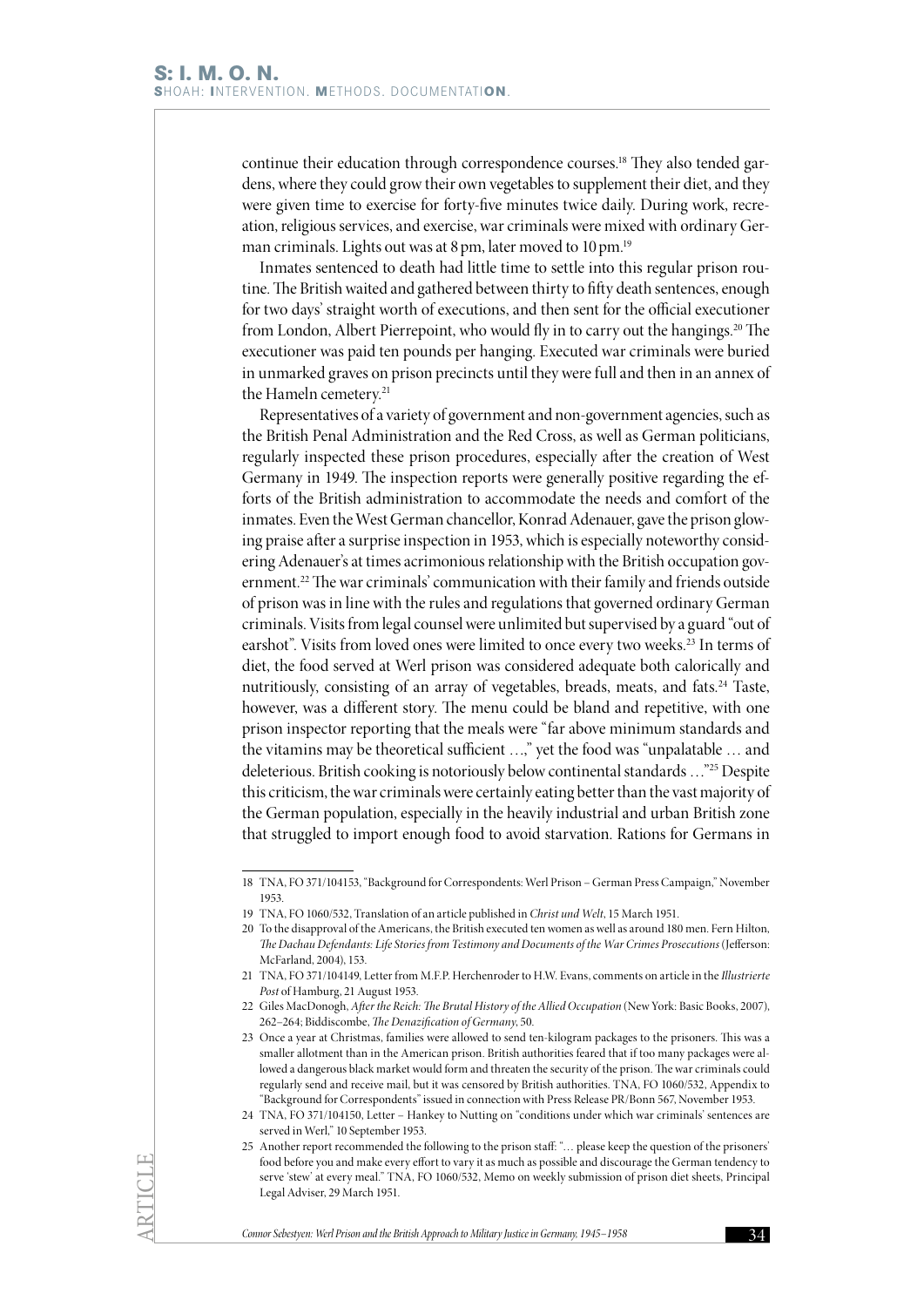the British zone in 1946 averaged 1,550 calories per day, but sometimes dropped below 800 calories per day.<sup>26</sup>

While British planners designed the war crimes programme to treat all inmates equally, regardless of rank, facts on the ground superseded this policy; treatment at Werl prison was ultimately based on a hierarchical system. British military supervisors developed cordial relationships with high-ranking German military officers in the prison and arranged for these men, especially the generals, to be treated in a manner commensurate with their status. Former German generals and high-ranking officers received special treatment – favours and exceptions were made to make their imprisonment as comfortable as possible. For example, generals were housed separately in their own wing of the prison. One inspection reported that they were "… living in single cells with armchairs and other comfortable equipment unusual to prisons and almost providing an air of detainment of honour".<sup>27</sup> High-ranking officers at Werl were given radios and had daily newspaper deliveries. They were not required to work and had great freedom to pursue their own interests. Some, such as the former Field Marshal Erich von Manstein, pursued horticultural interests and lovingly tended a small garden.<sup>28</sup> Many of the generals engaged in lively correspondence with British generals about specific aspects of strategy and tactics from various campaigns that they had fought against each other. Some, such as Field Marshal Kesselring, dedicated themselves to writing books about the war.29 In a 1951 interview with the German newspaper *Westfalenpost*, the generals praised the prison menu and recreational facilities. Their only complaints were the fortnightly limit on visits from friends and family, and frustration at the inability to provide financial support to their families.<sup>30</sup>

The German warders were happy to go along with the lenient policies towards the high-ranking war criminals. Many of these guards were formerly soldiers in the German army and continued to treat their former superior officers with respect and deference. A British report expressed distrust in the German warders, stating that many had "joined local ex-soldiers' organizations whose aims include the liberation of war criminals". The report went on to state that "… one cannot expect that the German warders will be other than sympathetic towards the war criminals, some of whom were high-ranking officers whom the warders, when in the Army ranks, learned to respect".31 There are a few reasons to explain why the British condoned special treatment for this category of inmates. First, many British officers – especially high-ranking ones – felt a certain comradery and respect for their German counterparts. This stance was modelled by leading public figures such as Winston Churchill, who famously contributed to Field Marshal von Manstein's legal defence fund.<sup>32</sup> Similarly, Basil Liddell Hart, one of Britain's leading military experts, devel-

28 Ibid.

<sup>26</sup> Jessica Reinisch, *The Perils of Peace: The Public Health Crisis in Occupied Germany* (Oxford: Oxford University Press, 2013), 177–178; The war criminals' diet, however, was nothing compared to that of the Landsberg prisoners, who enjoyed a staggering 3400 to 3800 calories per day. NARA, RG 466, Entry 48, Box 11.

<sup>27</sup> TNA, FO 1060/532, Translation of an article published in the *Hamburger Abendblatt*, "Behind the Walls of Werl Prison," dated 7/8 July 1951.

<sup>29</sup> On Kesselring, see Kerstin von Lingen, *Kesselring's Last Battle: War Crimes Trials and Cold War Politics, 1945– 1960* (Lawrence: University Press of Kansas, 2008).

<sup>30</sup> TNA, FO 1060/532, Translation of an article published in *Westfalenpost*, issue dated 24 April 1951 – AP correspondent George Boultwood.

<sup>31</sup> TNA, FO 371/104153, Report on German press campaign against Werl, Office of the United Kingdom High Commissioner, Bonn, 26 November 1953.

<sup>32</sup> Anthony Glees, "The Making of British Policy on War Crimes: History as Politics in the UK," *Contemporary European History* 1, no. 2 (1992): 187.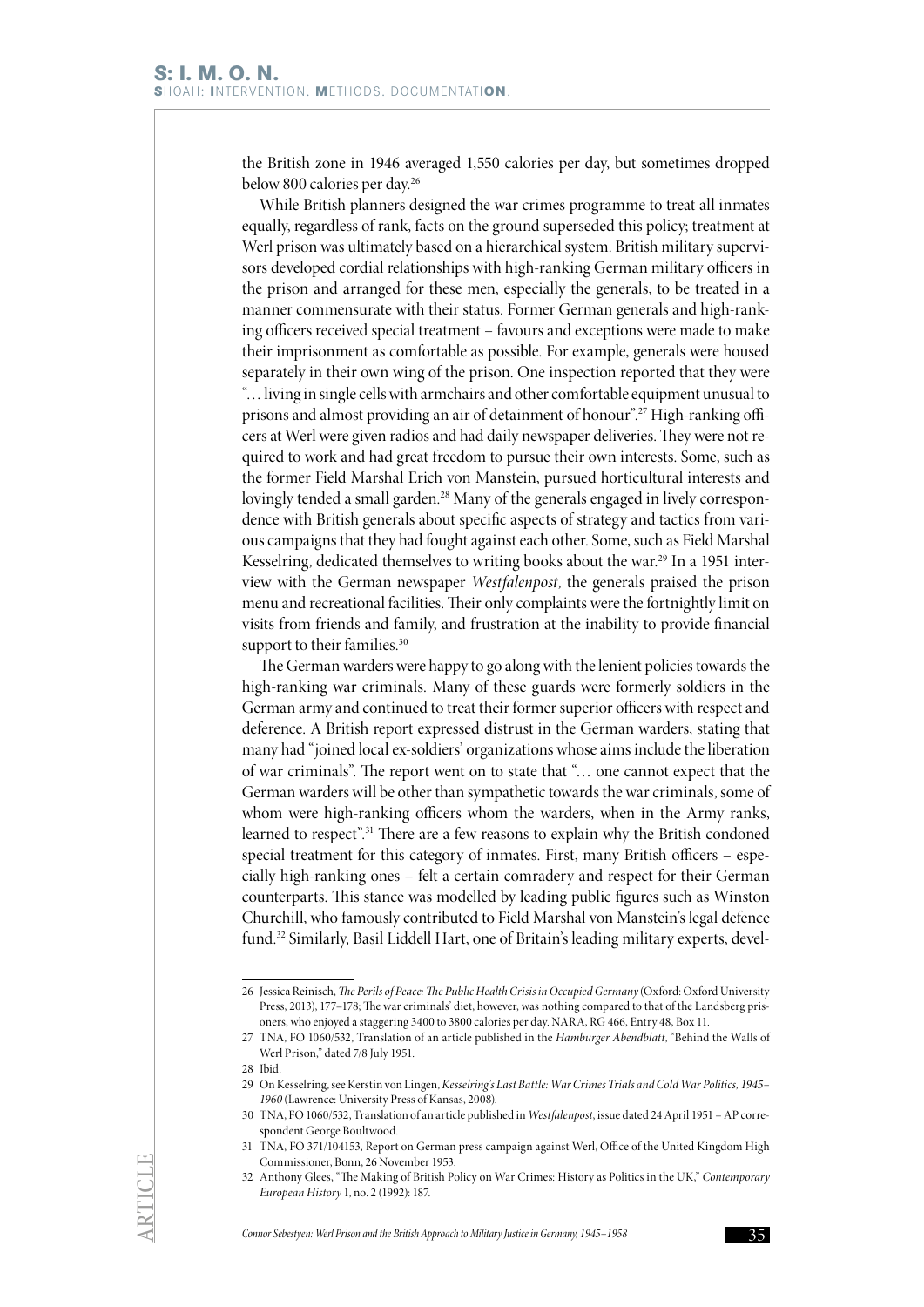oped close relations with German generals, helped them publish books about their military campaigns, and advocated on their behalf.<sup>33</sup> Second, the German generals were the subject of much more intense public interest and political pressure than lesser-known war criminals, so the fallout from any allegations of mistreatment would be magnified tenfold.<sup>34</sup> This was especially true in the 1950s after West Germany was formed and the thorny issues of sovereignty and German rearmament came to the fore. Finally, the German generals were not often directly involved in the carrying out of atrocities and this distance from the killing made it easier to overlook their complicity in mass murder and genocide. By the 1950s, the "myth of the clean Wehrmacht" had already taken hold. For all of these reasons, high-ranking war criminals were able to establish comfortable lives for themselves in Werl, despite the prison being designed with the principle of equal treatment in mind.

#### **Disillusion with the Mixed-Prison System**

Over the years, the British grew less and less trusting of the German staff of Werl prison and other local institutions, such as the hospital and police. The unreliability of German staff undermined the entire British philosophy for their war crimes programme – namely, to run a pragmatic, efficient programme that eschewed quixotic aims and avoided courting public controversy. The considerable friction and mistrust between the British administrators and the German staff of Werl prison were outlined in a series of reports in 1956 by the British governor H.S. Meech, who had become a vocal advocate for limiting contact between the German staff and the war criminals.35 Meech claimed that the German prison director had even stated "most emphatically, that although a German Warder would fire at an escaping German Court prisoner, under no circumstances would he fire at an escaping War Criminal".36 He went on to say that "[i]f a War Criminal managed to escape I know most of my staff would wish him the best of luck".37 The British staff therefore felt there was always a high risk when a war criminal had to leave the grounds of Werl prison for any reason because they could not trust German staff not to aid in their escape.38 For example, during the planning for a hospital visit for the infamous SS commander Kurt Meyer, British authorities bluntly stated that "we cannot rely on the German authorities to assist us in re-arresting an escaped war criminal or one who breaks parole. Similarly, we cannot rely upon the German authorities to withhold travel facilities from an escaped war criminal or one on parole".39

One of the most serious breaches in trust was the result of the high-profile escape of two war criminals from Werl. In August 1952, the war criminals Hans Kühn, who was convicted of murdering four Canadian pilots, and Wilhelm Kappe, who was convicted of murdering a Russian POW, escaped while working outside the prison.

35 TNA, FO 1042/18.

<sup>33</sup> Alaric Searle, "A Very Special Relationship: Basil Liddell Hart, Wehrmacht Generals and the Debate on West-German Rearmament, 1945–1953," *War in History* 5, no. 3 (1998): 327–357.

<sup>34</sup> NARA, RG 466, Entry 48, Box 5. See also the very helpful review article by Kerstin von Lingen, "Soldiers into Citizens: 'Wehrmacht' Officers in the Federal Republic of Germany (1956–1960)," *German Historical Institute London Bulletin* 27, no. 2 (2005): 45–67.

<sup>36</sup> TNA, FO 1042/18, Letter from Meech to Perkins, 11 September 1956.

<sup>37</sup> TNA, FO 1042/18, Letter from Meech to British Embassy, Bonn, 7 September 1956.

<sup>38</sup> TNA, FO 1042/18, Letter Perkins to McCarthy, 18 December 1956.

<sup>39</sup> TNA, FO 371/104150, Letter M.E. Bathurst to J. Sarnes, Canadian Embassy, 13 August 1953.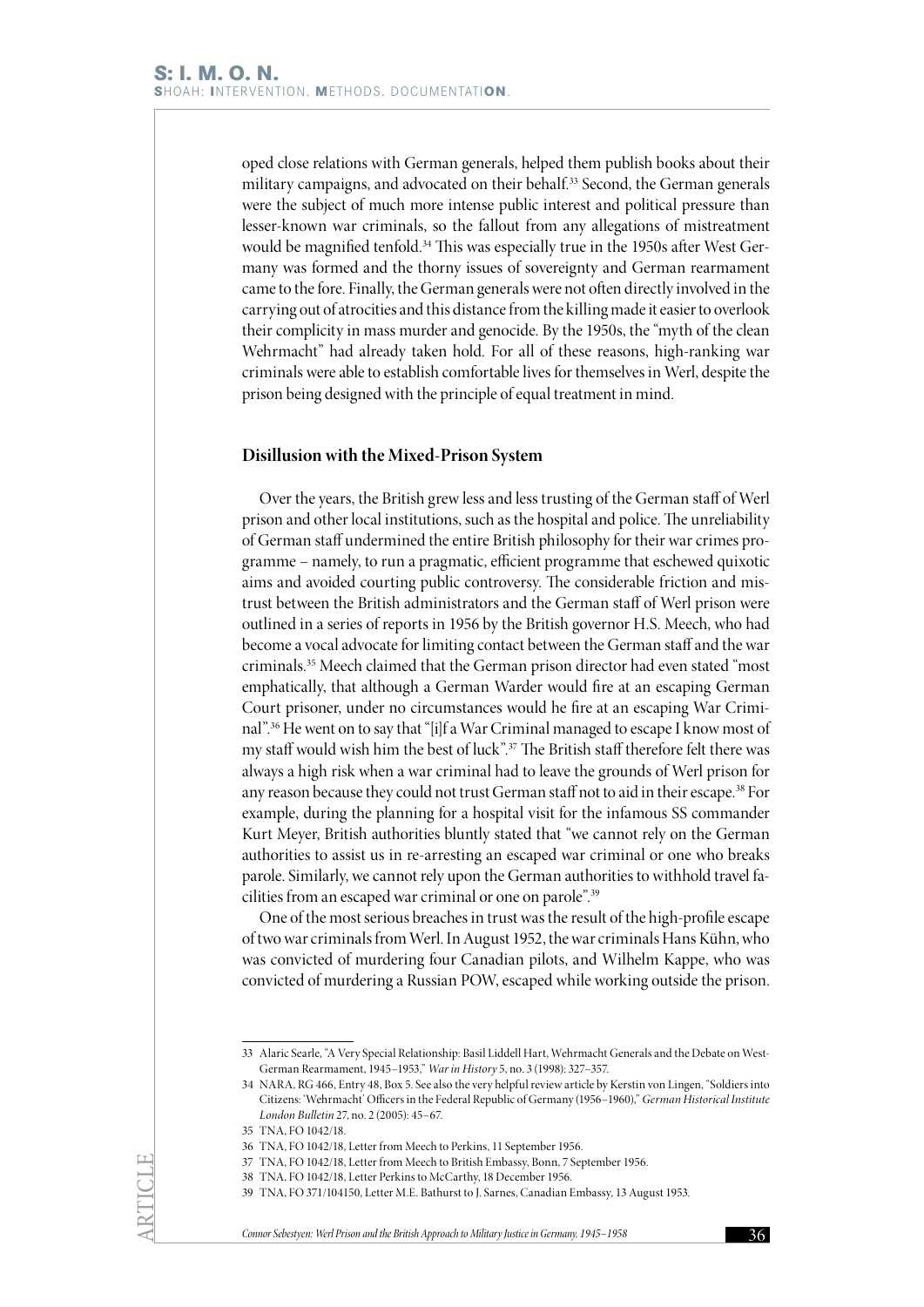The escape was widely reported in the sympathetic German press.<sup>40</sup> An article in a French newspaper stated that these two war criminals had been transformed into "heroes of the people".<sup>41</sup> German public opinion fell so firmly on the side of the escapees that, when the municipal councillor Heidepeter of the town of Aurich caught wind of their presence in his town and reported them to the local police, he was subsequently fired from his position due to the public outcry.<sup>42</sup> It was later discovered that the escape had been aided by German police, who had re-arrested Kappe but then released him after learning that he was a war criminal.<sup>43</sup> Even the vice president of the German Red Cross, Frau Else Weecks, provided financial aid and employed networks of support to help the escapees.<sup>44</sup> Weecks was subsequently banned from visiting Werl.45 British authorities located Kappe in 1954, but a heated debate ensued as to whether or not it would be worth the public outcry if they rearrested him, especially considering that during his time on the loose the Mixed Board had commuted the rest of his sentence.46 After this demoralising series of events, a report summed up the complete breakdown of trust between the British and the German staff:

[There is a] … fundamental difficulty of continuing to hold German war criminals in part of a German prison with the help of German staff. On the subject of war criminals, even sensible and otherwise well-intentioned Germans are unreliable … It is also inevitable that the German Prison Chaplains may connive at assisting war criminal prisoners to avoid prison regulations.<sup>47</sup>

Eventually, the deterioration in security and public relations at Werl pushed the British to attempt to mimic aspects of the American system, which housed the war criminals in a special prison with no German guards.<sup>48</sup> In 1954, the British authorities finally transferred the war criminals into their own separate section of the prison – out of the direct supervision of German warders and away from ordinary criminals. This was only made possible because amnesties had drastically reduced the prisoner numbers: only sixty-three war criminals remained in Werl by July 1954.49

<sup>40</sup> Frei, *Adenauer's Germany and the Nazi Past*, 217.

<sup>41</sup> Ministère des Affaires Étrangères Archives (MAE), La Courneuve, Archives de L'Occupation Française en Allemagne et en Autriche, Affaires Judiciaires (AJ), Boîte 2634; *France-Soir,* "Criminel de guerre se transforme en héros populaire," 5/6 October 1952.

<sup>42</sup> MAE, AJ Boîte 2634, *Wittlicher Tagblatt, "*Denunziant vom Amt Suspendiert*,"* 4/5 October 1952*.*

<sup>43</sup> An October 1952 edition of *Der Spiegel* includes a fascinating article describing the reaction to Kappe's arrest in the town of Aurich. The man who reported Kappe's whereabouts, Wilhelm Heidepeter, was subsequently labelled a "traitor" and driven into hiding. The local police allowed Kappe to escape through a window before British officials arrived to take him back to Werl. *Der Spiegel*, "Hier wohnt der Verräter," no. 41 (1952), [https://](https://www.spiegel.de/politik/hier-wohnt-der-verraeter-a-c07a8d32-0002-0001-0000-000021977917) [www.spiegel.de/politik/hier-wohnt-der-verraeter-a-c07a8d32-0002-0001-0000-000021977917.](https://www.spiegel.de/politik/hier-wohnt-der-verraeter-a-c07a8d32-0002-0001-0000-000021977917)

<sup>44</sup> TNA, FO 371/104153, Report on High Commissioner visit to Werl for Chief of Information Services Division, 18 November 1953. Kühn was recaptured a couple of years later, without the help of the uncooperative German police, but he only served six more months in Werl. TNA, FO 371/109730, Letter Johnston to Hancock, UK High Commission, Bonn, 17 December 1954.

<sup>45</sup> TNA, FO 371/109730, Letter Johnston to Hancock, UK High Commission, Bonn, 17 December 1954.

<sup>46</sup> I have yet to find a document that states whether or not Kappe was, in fact, re-arrested.

<sup>47</sup> TNA, FO 371/104153, Report on German press campaign against Werl, Office of the United Kingdom High Commissioner, Bonn, 26 November 1953.

<sup>48</sup> NARA, RG 466, Entry 48, Box 5.

<sup>49</sup> TNA, FO 1008/310, 12 April 1954; TNA, FO 371/109726, List of War Criminals at Werl Prison, 28 July 1954.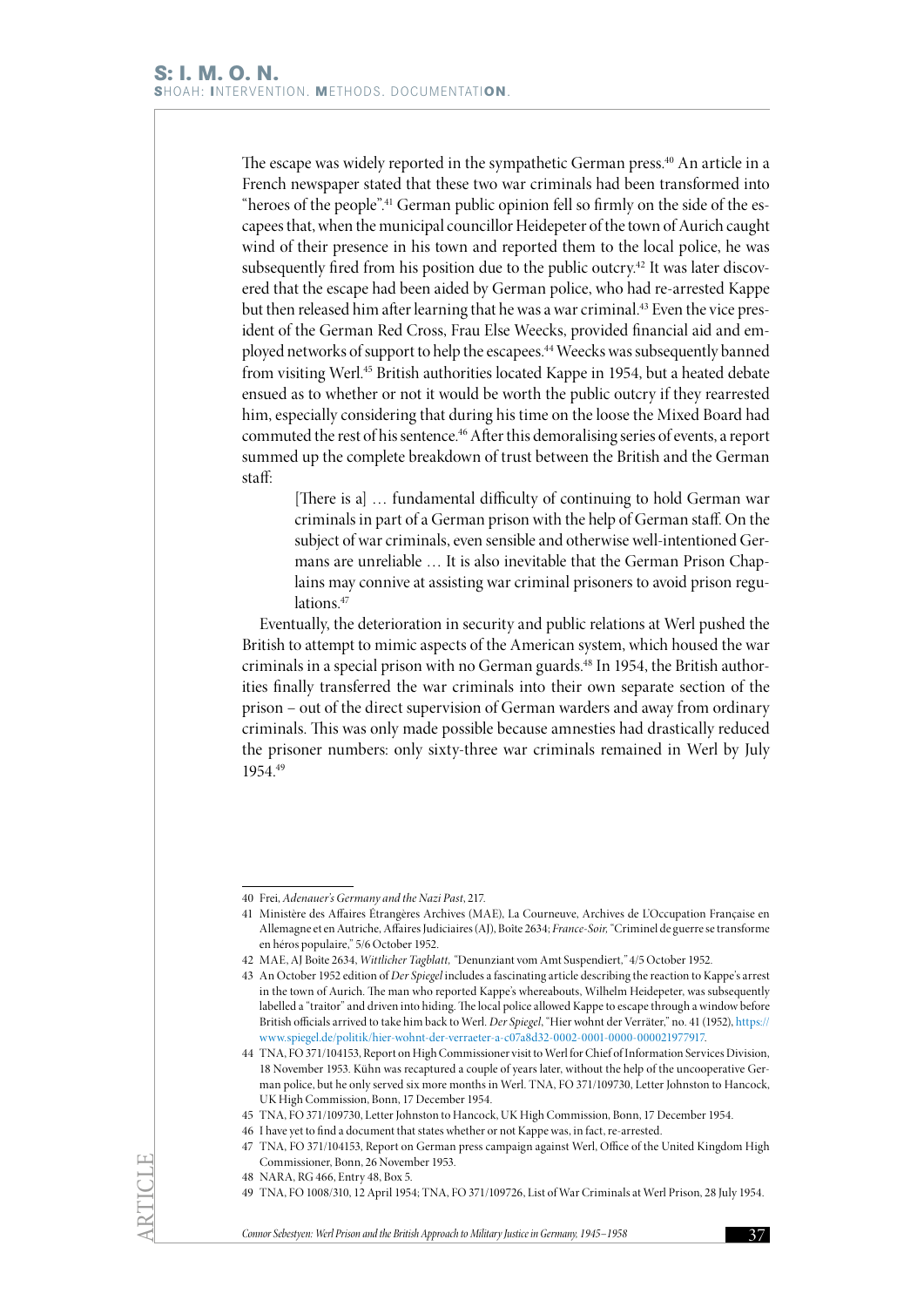#### **Fighting and Losing the Public Relations War**

American officials saw the media coverage and public relations of Werl prison as a disaster to be avoided. Unlike at Landsberg, where there were only American staff and Polish guards working and the message could be tightly controlled, at Werl there were many information leaks by the German staff working at the prison.<sup>50</sup> According to an American report, German press attacks against Werl, especially in local newspapers, were more intense than against Landsberg.<sup>51</sup> In a 1953 report on German press coverage of the prison, British officials argued that there was a concerted and coordinated campaign to delegitimise Werl. They blamed the German staff for providing grist to the German misinformation mill:

> The campaign has been fed by misinformation taken out of the prison by the German staff, who, from feelings of the injustice of war crimes convictions or from hope of gain, have been ready to peddle news of daily events in the prison which in other circumstances would pass unnoticed. Thus a prisoner suffering from loss of appetite through ill-health caused by rheumatism appears in the press as a hunger-striker protesting against a harsh regime; a German warder, dismissed by the German authorities for trafficking with war criminals in food and tobacco over a considerable time, is hailed in the press as a humanitarian, an example to his fellow-countrymen … and the banning from the prison of some issues of a local newspaper, which has used illicit information and consistently abused the British authorities, formed the basis of a story that the prisoners are now not allowed any newspapers at all. This press campaign has given rise to anxiety not only among the families of the prisoners, but also among German officials and politicians, some of whom, including the Federal Chancellor, and members of the Bundestag, have raised the matter with me in conversation or in correspondence.<sup>52</sup>

This pressure exerted upon Werl by the German press and other public figures and institutions had a very real impact on British policy making. As a result, British policy concerning war criminals was flexible and subordinate to the wider political interests of cultivating good ties with the German public. A 1953 document explicitly stated that the British would change their policy in order to curry favour with the German press:

> There have been few recent criticisms in this country of clemency on our part towards war criminals. Indeed, most of the correspondence we receive nowadays accuses us of being too harsh … *For these reasons, it is suggested that we might adopt a more lenient policy than last year.*<sup>53</sup>

Similarly, the British were keen to keep up with any changes in the policy of the Americans and the French, so that they could not be accused of treating the inmates more harshly. When it came to light that the Americans had a more lenient policy concerning how many packages a prisoner could receive, the British decided to match it:

<sup>50</sup> Aside from German guards, prison chaplains served as a vessel for communication between the war criminals and their supporters in the German public.

<sup>51</sup> NARA, RG 466, Entry 48, Box 11; TNA, FO 1008/310, "War Criminals in British and French Custody: Suggested Transfer to Landsberg," C.H. Johnston, 27 February 1954.

<sup>52</sup> TNA, FO 371/104153, Report on German press campaign against Werl, Office of the United Kingdom High Commissioner, Bonn, 26 November 1953.

<sup>53</sup> TNA, FO 371/104153, italics added for emphasis, Report: "Christmas Clemency for Prisoners in Werl," P.F. Hancock, 23 November 1953.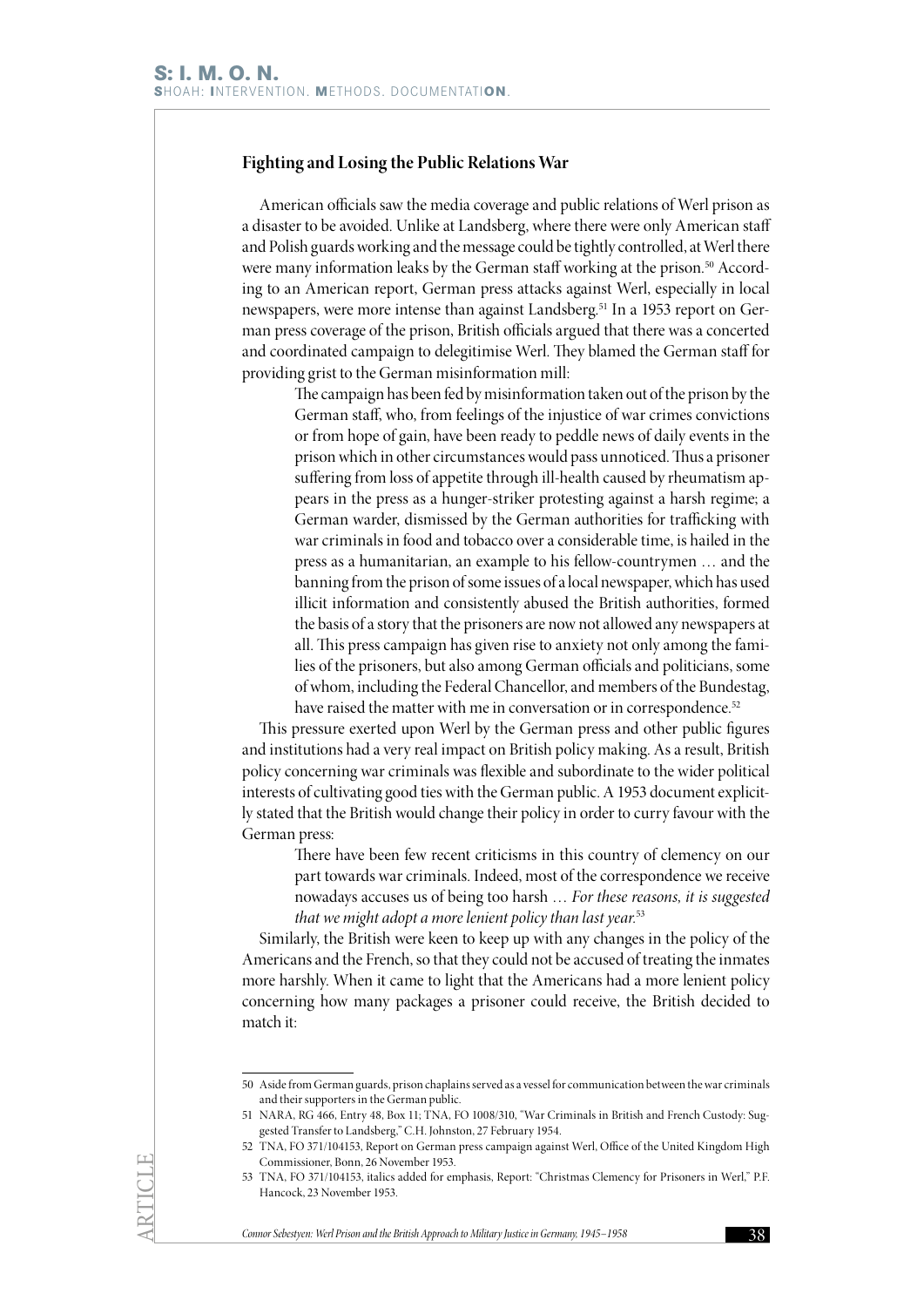It is just food for propaganda against this country as compared with the Americans and French. I suggest that this ought to be straightened out so that … *when they are released on parole or otherwise they and their families do not nurse a grievance against us*. 54

German supporters of war criminals were able to extract concessions by using these tactics of playing the Allied prison administrations off against each other. In order to combat this, the Western Allies seriously considered amalgamating the three Western Allied prisons, shipping all remaining war criminals to Landsberg.55 Especially after 1949, the British were keen to keep their policy in line with the Americans. The Americans were the key ally of the new West German state and could absorb much more criticism than the British.<sup>56</sup> Due primarily to the potential difficulties of having three different clemency and release procedures under one roof and the potential side effect of inadvertently creating a site of martyrdom that the German press attacks could focus on, these plans were never carried out. Instead, the British proceeded to speed up the rate of releases in order to wrap up the war crimes programmes once and for all.<sup>57</sup>

As the Cold War confrontation between the United States and the Soviet Union intensified, the Americans were eager to incorporate the West German state into the defence of the West. By the 1950s, the war crimes programmes were seen by the Allies as a toxic and anachronistic point of contention that was getting in the way of West German rearmament. In search of a speedy end to the war crimes programme, the British authorities exerted pressure on the Mixed Board, a joint Allied-German body charged with sentence review and reduction, to hand out clemency in a sequence and timeframe that suited their wider political and strategic needs. The British government already had a date in mind for the closure of Werl, and the clemency decisions would just have to fit.58 This is an important point because there is still a common misconception that the Modification and Clemency boards of the 1950s were somehow making amends for earlier harsh sentencing and arbitrary victor's justice.<sup>59</sup> In reality, the Interim Mixed Consultative Boards and the later Mixed Parole and Clemency Boards should be understood as nothing more than political tools for facilitating the release of all war criminals as quickly as possible in a manner that maintained the appearance of judicial due process.<sup>60</sup>

- 59 For example, author Patricia Meehan repeated the official lines of the British High Commission officials, arguing that the Mixed Board was righting the injustices of the early vengeful years of the occupation. Patricia Meehan, *A Strange Enemy People: Germans Under the British, 1945–1950* (London: Peter Owen, 2001), 86–87.
- 60 Historian Francis Graham-Dixon characterises the efforts of war crimes programme administrators in the 1950s in a different way. In a 2013 article on the administration of British justice in West Germany, he wrote: "All the evidence of the British regime's conduct towards prisoners at Werl from 1949 points to obfuscation and bureaucratic delays in the implementation of sentence reviews, causing added stress to the inmates." According to my assessment, any such delays or "obfuscations" should not be looked upon with scorn, but rather as the last attempts of those who believed in the justice of keeping mass murderers and their accomplices in prison to fight against the tide of public opinion that would rather forget the atrocities of the recent past. In any

*Connor Sebestyen: Werl Prison and the British Approach to Military Justice in Germany, 1945–1958* 39

<sup>54</sup> TNA, FO 371/104150, italics added for emphasis, Letter – Hankey to Nutting on "conditions under which war criminals' sentences are served in Werl," 10 September 1953.

<sup>55</sup> Similar to the Americans, the British also entertained the idea of moving all of the war criminals out of Germany altogether by transferring them to a facility in the United Kingdom, out of the reach of meddling German politicians. This was rejected because "such an arrangement would deprive the prisoners of visits from relatives, German welfare workers, and chaplains". TNA, FO 371/104153, Report on High Commissioner visit to Werl for Chief of Information Services Division, 18 November 1953. See also the other many related reports and correspondence in this file.

<sup>56</sup> To quote a British occupation government official: "… the Germans will on the whole probably be more reluctant to have a major row with the Americans than with us or the French. There is therefore advantage in having all the war criminals under an American umbrella." TNA, FO 1008/310, Frank K. Roberts, 12 April 1954.

<sup>57</sup> TNA, FO 1008/310, a series of reports and correspondence in the winter/spring of 1954.

<sup>58</sup> There is a lot of correspondence along these lines. See, for instance, TNA, FO 1042/18.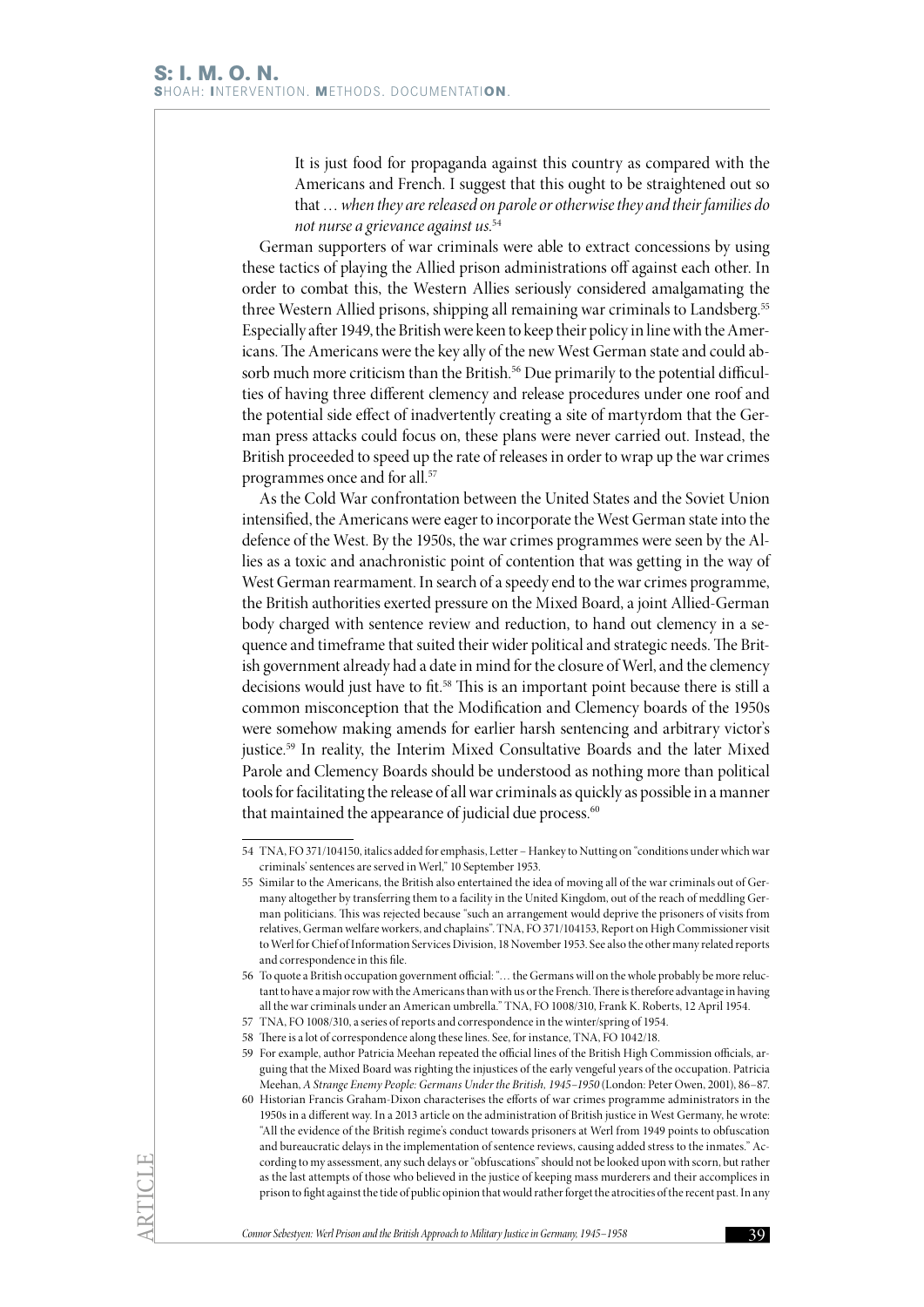As the war criminals were considered for release, the parole system turned out to be a big public relations success for the Americans that the British would later go on to mimic.<sup>61</sup> It allowed them to justify the release of large numbers of war criminals, which pleased the German public. This mirrors the trajectory of the entire British war crimes programme: it shifted from a "doing it our way", laissez-faire approach in the 1940s, to an approach of much closer cooperation with the Americans. The British adopted American models for reducing prison sentences, parole, and ultimately amnesty. They came to realise the many pitfalls of their approach, such as working too closely with the Germans, which had left them open to serious security and public relations shortfalls. The British announced war criminal releases to the press, whereas the Americans liked to keep things quiet.<sup>62</sup> Upon a war criminal's release from Werl prison, representatives of the German Red Cross would often greet them outside the gates with flowers and a press photographer, and then take them to a meal at a hotel.<sup>63</sup> After receiving this warm welcome, they would receive assistance reintegrating back into German society, all the while collecting a pension for "POWs" from the West German government.<sup>64</sup>

# **Conclusion**

While Landsberg prison often served as a symbol for the entire war crimes programme in Germany, Werl prison was frequently referred to in relation to its betterknown American counterpart – "*Landsberg der Engländer*".65This was a fitting summation of British policy towards the war crimes programme in the 1950s: they attempted to coordinate policy as closely as possible with the Americans, keeping up with releases and other policy changes, in the hope that any criticism would be soaked up by their ally. In the early days of the occupation, however, the British had chosen a different path from the Americans. The first military governor, Bernard Montgomery, claimed that the British were on a mission to "save the soul of the German nation",<sup>66</sup> but this lofty ambition ran up against the reality of administering a war crimes programme that suffered from a lack of resources and many competing priorities. The mid-level British officials in charge of designing the penal regime therefore fell back on their familiar, battle-tested method of governing an occupied population: ruling indirectly. By staffing Werl prison with German warders and treating the war criminals like any other common law prisoners, the British hoped to

case, any delays were not particularly effective, as the British released the last prisoner from Werl in July 1957, almost a full year before the Americans closed Landsberg. Francis Graham-Dixon, "British Justice in Western Germany, 1949–55," *Social and Education History* 2, no. 3 (2013): 227–228.

<sup>61</sup> The Americans had painstakingly instituted a parole system, complete with a network of German parole officers and American supervisors, to keep tabs on the war criminals long after their release from Landsberg. This made granting clemency more palatable, as there was always the threat, however remote, that the war criminal could be returned to prison if the terms of parole were breached.

<sup>62</sup> NARA, RG 466, Prisons Division General Records, Box 17, "Publicity on Parole and Clemency Actions Relating to War Criminals," 9 June 1954; TNA, FO 371/104149, "Draft Press Release" for the release of nine men from Werl, M.F.P. Herchenroder, 20 August 1953.

<sup>63</sup> TNA, FO 1042/18, "Memorandum," H.S. Meech, 11 June 1956.

<sup>64</sup> On the issue of the employment possibilities of released war criminals, British High Commissioner Sir Ivone Kirkpatrick, in a letter to the editor of *Abendpost*, stated: "… it would present a great problem to decide where to fit such elements in German society … unless they were encouraged to find employment in the Soviet Zone concentration camps, where their special tastes and talents would be appreciated." TNA, FO 371/104153, Report on High Commissioner visit to Werl for Chief of Information Services Division, 18 November 1953.

<sup>65</sup> TNA, FO 1060/532, copy of undated magazine article: "…und was ist nun mit Werl?" Kurt Neher, *Badische Illustrierte*.

<sup>66</sup> Knowles, *Winning the Peace*, 69–72.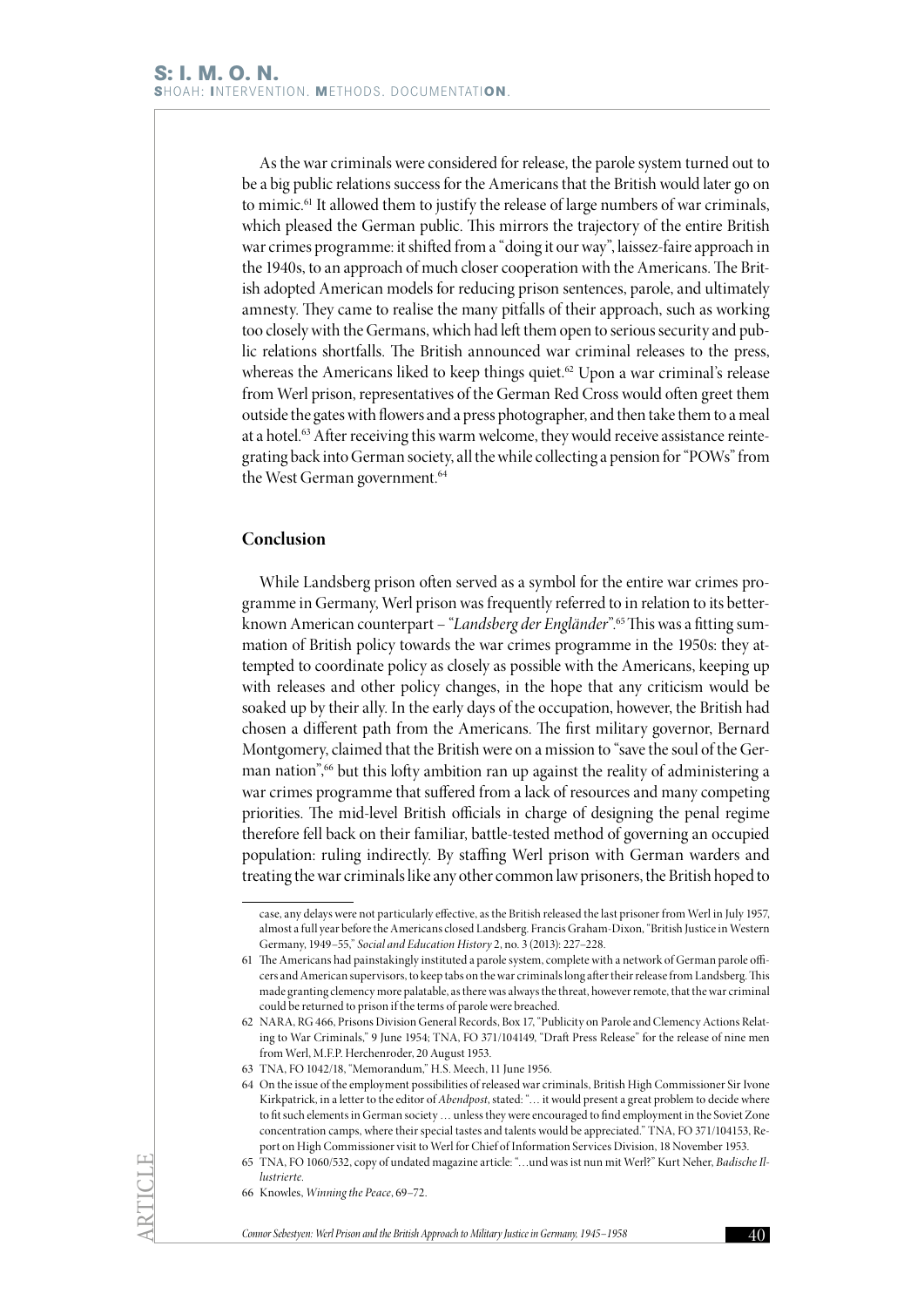draw attention away from this political flashpoint and ensure smooth relations with the occupied German public. Ultimately, meting out justice for genocide and mass murder was less important than getting West Germany back on its feet economically and cultivating an important diplomatic (and later military) ally in the intensifying Cold War.

The British believed that they could counter the "victor's justice" narrative by involving the Germans, but this was unsuccessful because the Germans could never support the imprisonment of their fellow countrymen by a foreign occupying power.<sup>67</sup> The breakdown of trust that occurred between the British and the German staff led to security breaches and created an open conduit through which both information and misinformation made its way to the German press. This resulted in disastrous relations with the public that even American officials pitied. In the ensuing scramble to find a solution to this quagmire, the British chose politics over principles in order to meet their wider goals for relations with West Germany. Attempts to reform the prison regime by finally separating the war criminals from the German guards and ordinary criminals were belated and ultimately overtaken by the broad amnesty programmes carried out by the British, French, and Americans. Amnesties shrunk the prisoner population to such an extent that the change could be carried out quietly, without drawing attention to the grave errors committed in designing Werl. Four years later, in 1958, the last war criminals were released from Western Allied custody and the Werl, Wittlich, and Landsberg prisons were handed over to the German authorities. They remain active prisons today.

In assessing the legacy of the Western Allied war crimes programmes in Germany, at first glance the British programme comes out in a better light because its goals were comparatively modest. However, by most of the metrics that the Allies set for themselves, the war crimes programmes in Germany were failures. First, they did not help to democratise the Germans, nor could they achieve even a modicum of legitimacy in the eyes of the German public. They were certainly not helpful in bringing about a general reckoning with the Nazi past; if anything, they only served to delay such a reckoning by binding Germans together in opposition to foreign "victor's justice". There is no evidence that the war criminals were brought to any sort of moral reckoning during their time in prison.<sup>68</sup> If anything, all the support that they received from German society seems to have made them feel more than ever secure and comfortable in their decisions and narratives of the past.<sup>69</sup> Second, as discussed above, the incarceration's value as punishment creaks and groans under the weight of scrutiny. Third, the rehabilitation of war criminals existed only as vague notions in the minds of the prison planners. While the war crimes programmes clearly paid more lip service than committed action towards re-education and rehabilitation, it is unclear whether these were possible from a purely penological point of view. The war criminals' crimes, while being heinous, were committed in such a specific context that it is hard to imagine many of them "reoffending" or leading a life of crime upon release. There is no denying, however, that Nazism as a system that enabled these war

*Connor Sebestyen: Werl Prison and the British Approach to Military Justice in Germany, 1945–1958* 41

<sup>67</sup> This same lesson was learned by the organisers of the de-Nazification campaigns, who also faced the consequences of devolving responsibility for their programme to less-than-enthusiastic Germans.

<sup>68</sup> Katharina von Kellenbach has written about imprisoned war criminals from the perspective of theology. She examined the perpetrators' conceptions and understandings of their own guilt, and posited a model based on the biblical parable of the mark of Cain as a better way for a society to deal with past systemic violence rather than forgiving or forgetting. Katharina von Kellenbach, *The Mark of Cain: Guilt and Denial in the Post-war Lives of Nazi Perpetrators* (Oxford: Oxford University Press, 2013).

<sup>69</sup> For an in-depth examination of the war criminals' narratives of their wartime experiences and action, see my forthcoming PhD dissertation, Sebestyen, "The Allied War Crimes Programs," chapter three.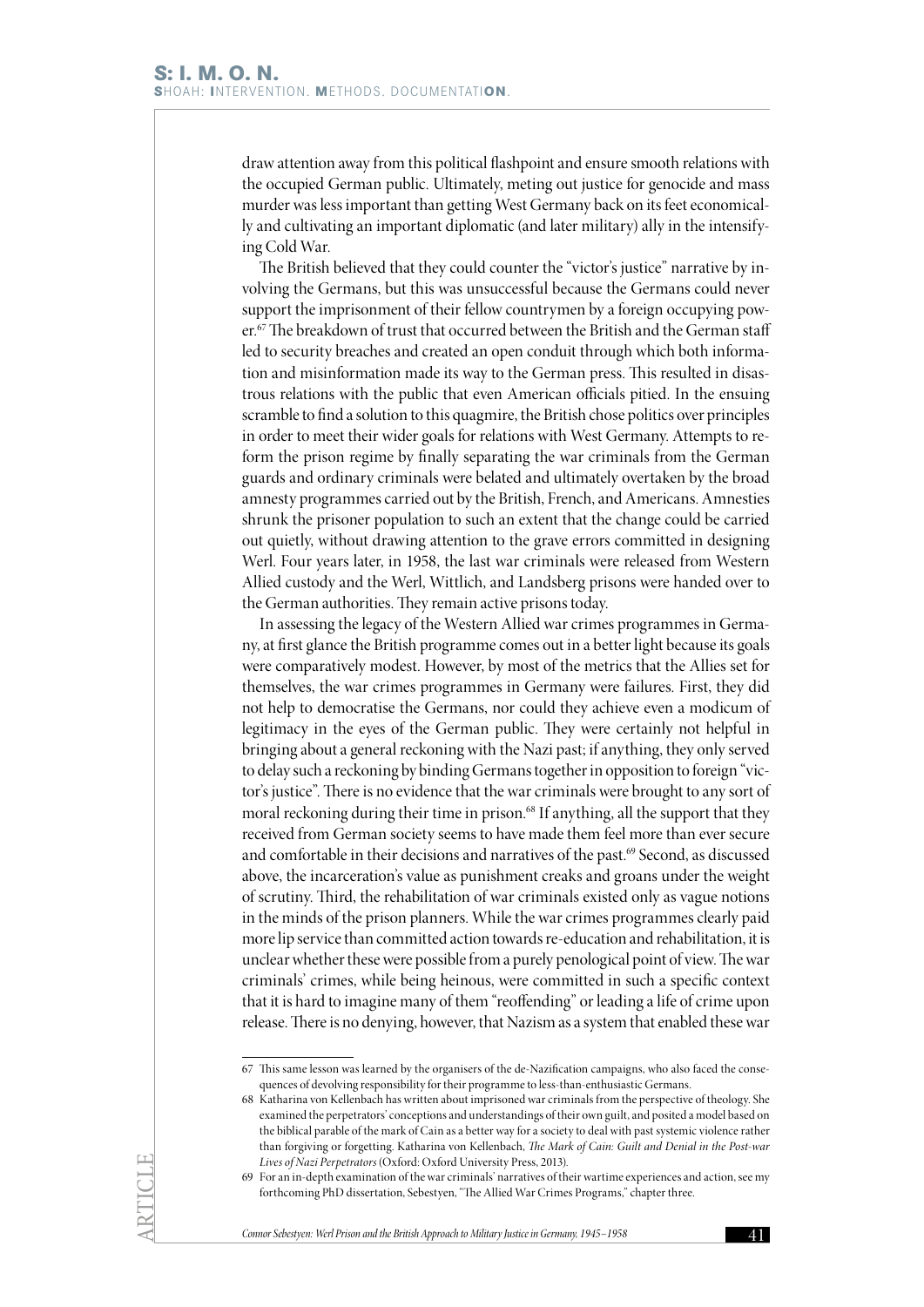crimes in the first place was delegitimised and largely eradicated from public life. This process was a result of a combination of Allied occupation policy – of which the war crimes programmes played a part – and broader social, political, and economic factors. Disentangling and assigning importance to each of these factors that led to the emergence of a successful Western-style democracy in West Germany is a challenging historical undertaking that has and will continue to be vigorously debated by scholars.

Although the Allied war crimes programmes did collapse, they should not be viewed as a total failure. The Western Allies administered the prisons – including Werl – and treated the war criminals humanely and fairly. Any of the credible accusations and criticisms that have come to mar the legacy of the programmes were directed at the investigation and trial stages.<sup>70</sup> In the prisons, the war criminals were treated with care, respect, and a professionalism that rose above any passions that some suspected may have arisen concerning the nature of the prisoners' crimes. In addition, some of the worst criminals remained in prison for the entire thirteen-year length of the war crimes programmes' existence. However, acknowledging this fact raises a difficult question that is certainly beyond the scope of a historical study, but at the same time is impossible to ignore: does a thirteen-year prison term – or much less in most cases – elicit any sort of sense of satisfaction in the observer? Is roughly a decade's worth of prison time "enough" of a punishment for genocide? Can we conclude that "justice" was served? If not, then what number of years (if any) *would* be satisfactory?

If these questions seem absurd, or if the answer is an emphatic "no number of years", then perhaps we need to re-examine the aims and inherent limitations of a war crimes programme. We must examine the broader, more philosophical question of what, as a society, we would want a war crimes programme to achieve. What *can*  legal remedies achieve in an international framework? I do not purport to have answers to any of these moral, ethical, and philosophical questions, but my empirical research and attempts to answer the "hows" and "whys" of the collapse of the post-World War Two war crimes programmes in this article and elsewhere bring them uncomfortably close to mind. When faced with systemic violence again, we would do well to study the obstacles that impeded the German war crimes programmes and adjust our ambitions for any future programmes accordingly. We must soberly contemplate what can be achieved once the exigencies of social, political, diplomatic, and international relations priorities are brought into the equation. Changes in the social or diplomatic relationships between nations – as occurred in the relationship

<sup>70</sup> The US Army Dachau trials, for example, proved to be particularly controversial. Many of the defendants complained that they were severely mistreated during the pretrial investigation process. US Army investigators would set up mock courts, send in fake priests, and engage in physical and verbal abuse. Under increasing pressure, a series of congressional investigations were eventually ordered: the Simpson Commission investigated the Malmédy Massacre trial, the Ferguson Commission investigated the Buchenwald trial, and the Armed Services Committee, comprised of such infamous politicians as Senator Joseph McCarthy, investigated the whole trial series. See Frank M. Buscher, *The U.S. War Crimes Trial Program in Germany, 1946–1955*  (New York: Greenwood Press, 1989) for more on the investigations. The congressional investigations provide very rich source material that would benefit from further study. Though the mistreatment of prisoners was not found to be widespread, evidence of abuse was uncovered by all three investigative bodies. The historian Tomaz Jardim interviewed Benjamin Ferencz, who was one of the Mauthausen trial prosecutors. When asked about these rough investigation practices, Ferencz "recalled having no qualms both humiliating and threatening the lives of those he interrogated in order to get the information he sought". He goes on to recount an interrogation of an SS officer when he had the man strip naked and said: "I am a Jew – I would love to kill you and mark you down as *auf der Flucht erschossen* … you are gonna sit down and write out exactly what happened …" Tomaz Jardim, *The Mauthausen Trial: American Military Justice in Germany* (Cambridge: Harvard University Press: 2012), 82.

*Connor Sebestyen: Werl Prison and the British Approach to Military Justice in Germany, 1945–1958* 42